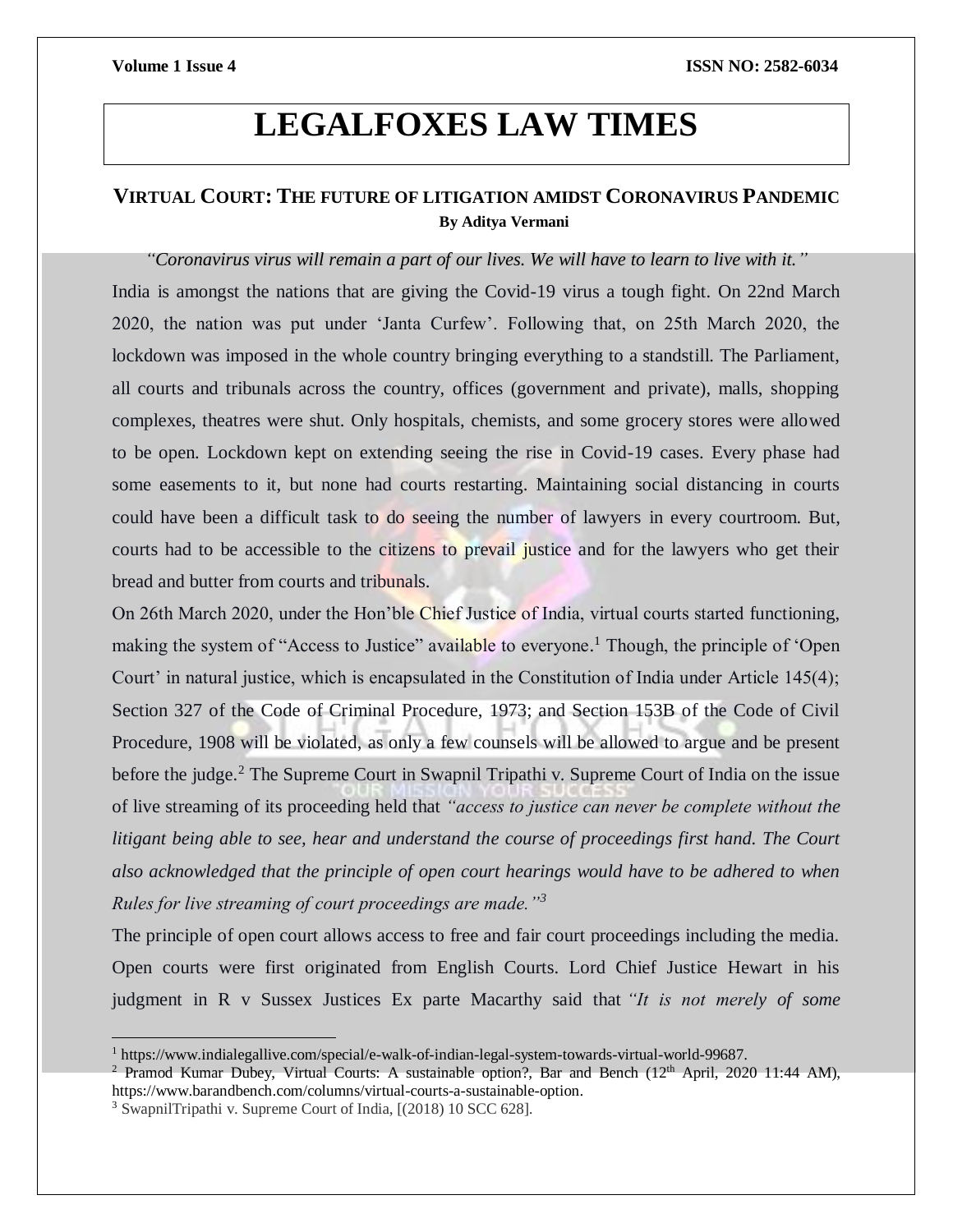#### **Volume 1 Issue 4 ISSN NO: 2582-6034**

*importance but is of fundamental importance, that justice should not only be done but should manifestly and undoubtedly be seen to be done."<sup>4</sup>*

Rights to freedom of speech, expression, and press provided under Article 19 of the Constitution of India has also been disabled with the introduction of virtual courts. Apart from this, there were challenges faced in the process of testing. The number of tests conducted was low and at a high price, which was not affordable for everyone. On 08.04.2020, a Supreme Court bench comprising of Justices Ashok Bhushan and Ravindra S. Bhat passed an order directing that *"tests relating to COVID-19 in approved Private Laboratories to be free of cost."<sup>5</sup>*

### **ANALYSIS**

The urge for the necessity of Justice brought the system of Virtual Court in the Covid-19 pandemic. It was introduced so that the principle of Justice is available to everyone. No one was allowed to enter courts seeing the situation and to maintain social distancing. Therefore, courts started functioning through video conferencing. The system of virtual courts has benefited the courts in terms of costs also, as there are no expenses on maintaining the building, security, and most importantly transportation of parties and prisoners from jails. With some benefits, there are some disadvantages and problems faced also. One of the biggest being the connectivity issue. Some issues are faced by the jails when a witness is examined; lawyers and some by the courts. A power cut is another issue faced by all, which can delay the court proceedings. Poor audio has been another issue. There are problems faced inadmissibility and recording of evidence that is received through audio and video mediums. Verifying the evidence through these mediums is also an issue that is being faced. Issues are also faced in identifying witnesses and individuals. Another issue that is faced by the defense counsel is getting a copy of the brief of the matter that is listed for argument. Some defendant counsels arrange by getting in touch with the other counsel. Some are unable to do it as they cannot find their contact or sometimes the other council doesn't have a copy of the brief with them. In such cases, the counsels have to request for adjournment. The state council faces a similar problem too. When they don't get a copy of the brief in a criminal case, it is difficult to contact the jail authorities for taking the details of the case and the prisoner. This eventually leads to adjournment. These problems faced lead to a delay in delivering Justice.

l

<sup>4</sup> R v Sussex Justices; Ex parte Macarthy [1924] 1 KB 256 at 259.

<sup>5</sup> ShashankDeoSudhi v. Union of India, 2020 SCC [OnLine](http://www.scconline.com/DocumentLink/83in43A2) SC 358, order dated 08.04.2020.